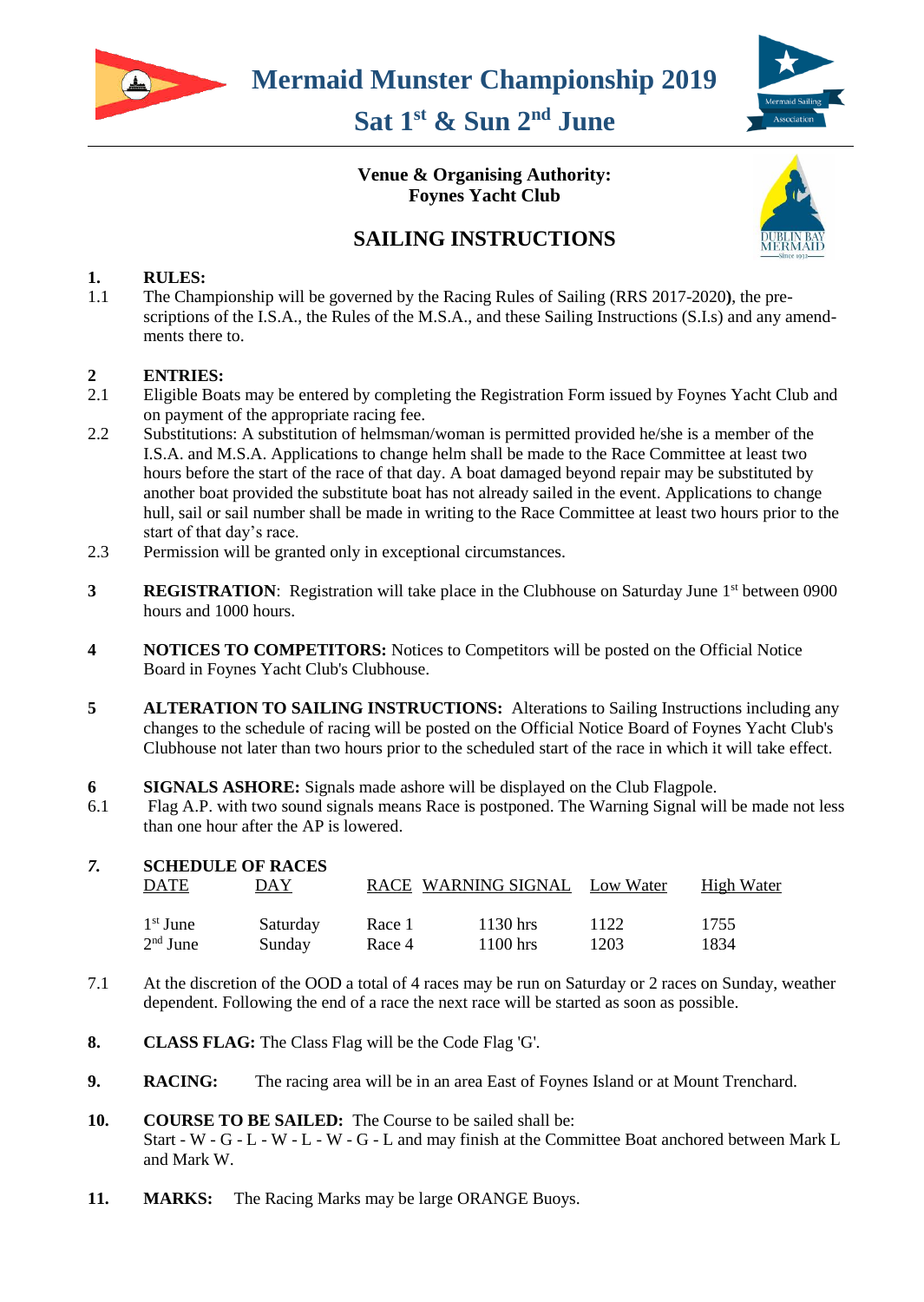- **12. STARTING LINE:** The starting line shall be between the Red/White Pole positioned on the Committee Boat and a Starting Mark (which may or may not be Mark L). An inner limit Mark may be moored approximately on the starting line and, if so, no boat shall pass between the inner limit Mark and the Committee Boat after the Warning Signal.
- **13.** THE START: Races will be started in accordance with R.R.S. 26
- 13.1 A boat shall not start after fifteen minutes after her starting signal.
- 13.2 If **flag U** has been displayed as the preparatory signal, no part of a boat's hull, crew, or equipment shall be in the triangle formed by the ends of the starting line and the first mark during the last minute before her starting signal. If a boat breaks this rule and is identified, she shall be disqualified without a hearing but not if the race is restarted or resailed, or postponed or abandoned before the starting signal. This changes rules 26 and 30.
- **14.** CHANGE OF COURSE: A Change of Course after the Start will be signalled before the leading boat has begun the new leg, although the New Mark may not be in position. Any Mark to be rounded after rounding the changed Mark may be relocated to maintain the original course configuration.
- **15. THE FINISH:** The Finishing Line shall be between the Main Mast of the Committee Boat flying a Blue Flag and the Weather Mark, unless the race is shortened, when it shall be between the Committee/Finishing Boat and either mark W. L. or G.
- **16. TIME LIMIT:** The Time Limit for each Race shall be 2.5 hours or 20 minutes from the finishing time of the first finisher whichever the later. This changes R.R.S. 35
- **17. PROTESTS:** In addition to the obligations R.R.S. 61 1(a) protesting boats shall individually, after finishing, inform the Race Officer on the Committee Boat of the Sail Number or Numbers of any boats against which she intends to protest. Protest Forms will be available in the Race Office and all Protests should be delivered to the Race Office within the Protest Time. The Protest Time will begin after the last boat has finished the last race of the day and will last for 90 minutes. Protests will be heard as soon as possible after the Protest Time has expired.

#### **18. SCORING SYSTEM:**

- 18.1.1 Appendix A4.1 (Low Point Scoring System) of the R.R.S. will apply except that the score for first place shall be 0.75. Four races are scheduled of which a minimum of one race constitute a championship. If two or three races are sailed, there will be no discard. If four races are sailed there shall be one discard.
- 18.2 Tie Breaking: In the event of a tie on total points between two or more yachts, the tie shall be broken in favour of the yacht with, in the first instance, the most first places, or, if still tied, the most second places, and so on if necessary, for those races as count for total points. Should this method fail to resolve the tie, the score in the last race, in which the tied boats raced shall determine the result and if necessary the second last race and so on.
- **19 SAFETY REGULATIONS:** A boat that retires from a race shall notify the race committee boat or a rescue boat as soon as possible.
- **20 REPLACEMENT OF CREW OR BOATS:** Substitution of competitors or boats will not be allowed without prior written approval of the race committee.

#### **21 DISCLAIMER OF LIABILITY, HONORARY MEMBERSHIP & SHIPPING NOTICE**

- 21.1.1 **Liability:** Competitors participate in the Championship entirely at their own risk. See rule 4, Decision to race. The Mermaid Sailing Association, the Race Committee, or Foynes Yacht Club will not accept any liability for material damage or personal injury or death sustained in conjunction with or prior to, during or after the Championship.
- 21.2 **Honorary Membership:** All competitors sailing in the Munster Mermaid Championships shall be Honorary members of Foynes Yacht Club during the event, and will be bound by the rules of the club. Competitors are reminded that personal effects, gear, trailers and other equipment are their own responsibility and neither the Mermaid Sailing Association, the Race Committee, nor Foynes Yacht Club can be held liable for any claim, loss or damage.
- 21.3 **Responsibility:** Boats are the sole responsibility of competitors, whether they are owners, tenants or Borrowers, and they shall be liable for all damages. The decision to sail or race is solely that of the helmsman.